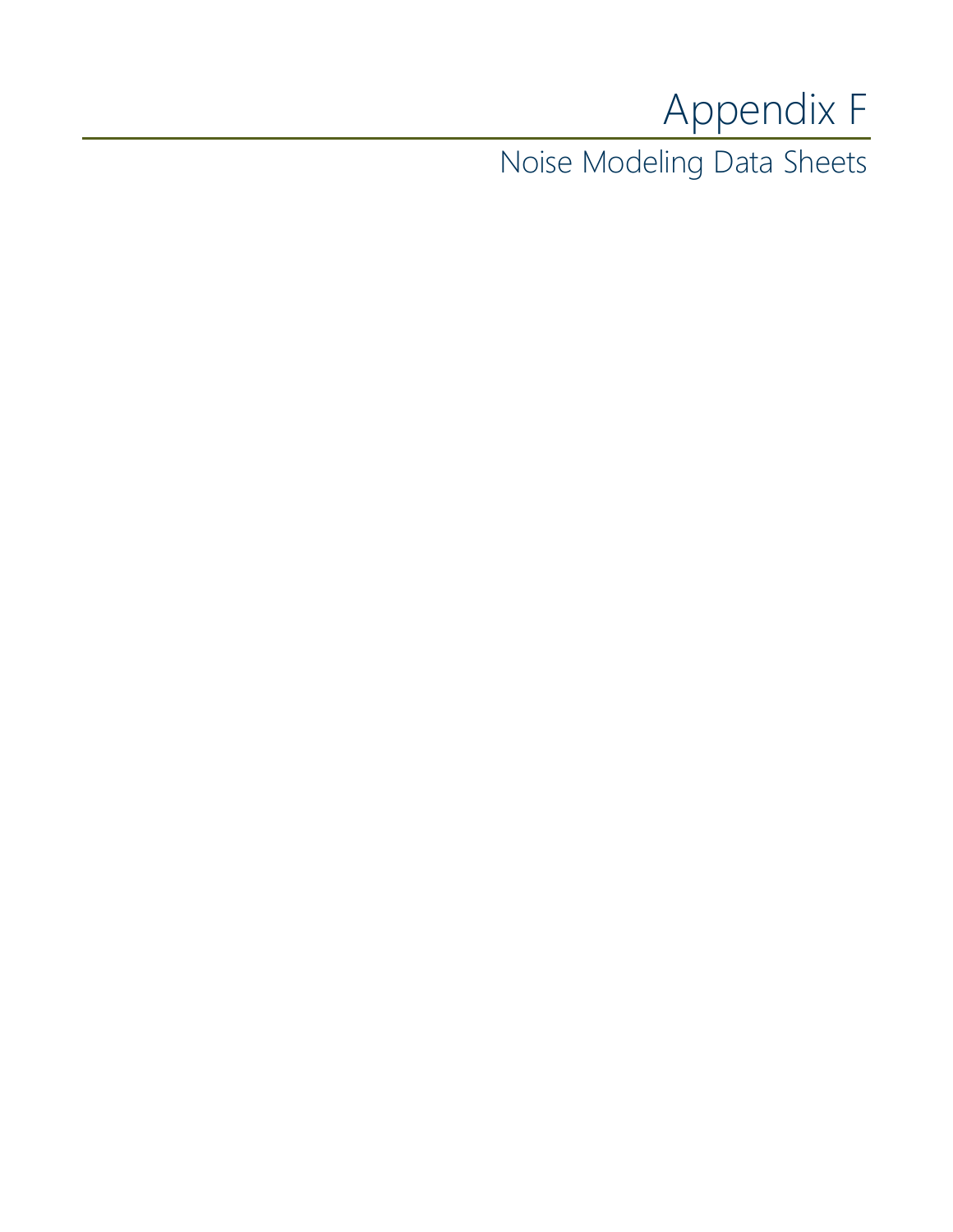Report date: 03/19/2021 Case Description: South Field - Paving

\*\*\*\* Receptor #2 \*\*\*\*

|                 |             |         | Baselines (dBA) |       |  |  |  |
|-----------------|-------------|---------|-----------------|-------|--|--|--|
| Description     | Land Use    | Daytime | Evening         | Night |  |  |  |
|                 |             |         |                 |       |  |  |  |
| Acoustic Center | Residential | 70.0    | 60.0            | 60.Q  |  |  |  |

## Equipment

|                         |        |       | Spec  | Actual | Receptor |       |
|-------------------------|--------|-------|-------|--------|----------|-------|
| Estimated               |        |       |       |        |          |       |
|                         | Impact | Usage | Lmax  | Lmax   | Distance |       |
| Shielding               |        |       |       |        |          |       |
| Description             | Device | (%)   | (dBA) | (dBA)  | (feet)   | (dBA) |
| ----------              |        |       |       |        |          |       |
|                         |        |       |       |        |          |       |
| Compressor (air)<br>0.0 | No     | 40    |       | 77.7   | 1000.0   |       |

#### Results

-------

Noise Limits (dBA)

Noise Limit Exceedance (dBA)

----------------------------------------------

| Night             |                  | Day          | Calculated (dBA)<br>Evening |             | Day<br>Night |            | Evening |     |
|-------------------|------------------|--------------|-----------------------------|-------------|--------------|------------|---------|-----|
| Equipment<br>Lmax | Leg              | Lmax         | Lmax<br>Leq<br>Lmax         | Lea<br>Lea  | Lmax<br>Lmax | Leg<br>Leg | Lmax    | Leg |
|                   |                  |              |                             |             |              |            |         |     |
|                   | Compressor (air) |              | 51.6                        | 47.7        | N/A          | N/A        | N/A     | N/A |
| N/A               | N/A              | N/A<br>Total | N/A<br>N/A<br>51.6          | N/A<br>47.7 | N/A<br>N/A   | N/A<br>N/A | N/A     | N/A |
| N/A               | N/A              | N/A          | N/A<br>N/A                  | N/A         | N/A          | N/A        |         |     |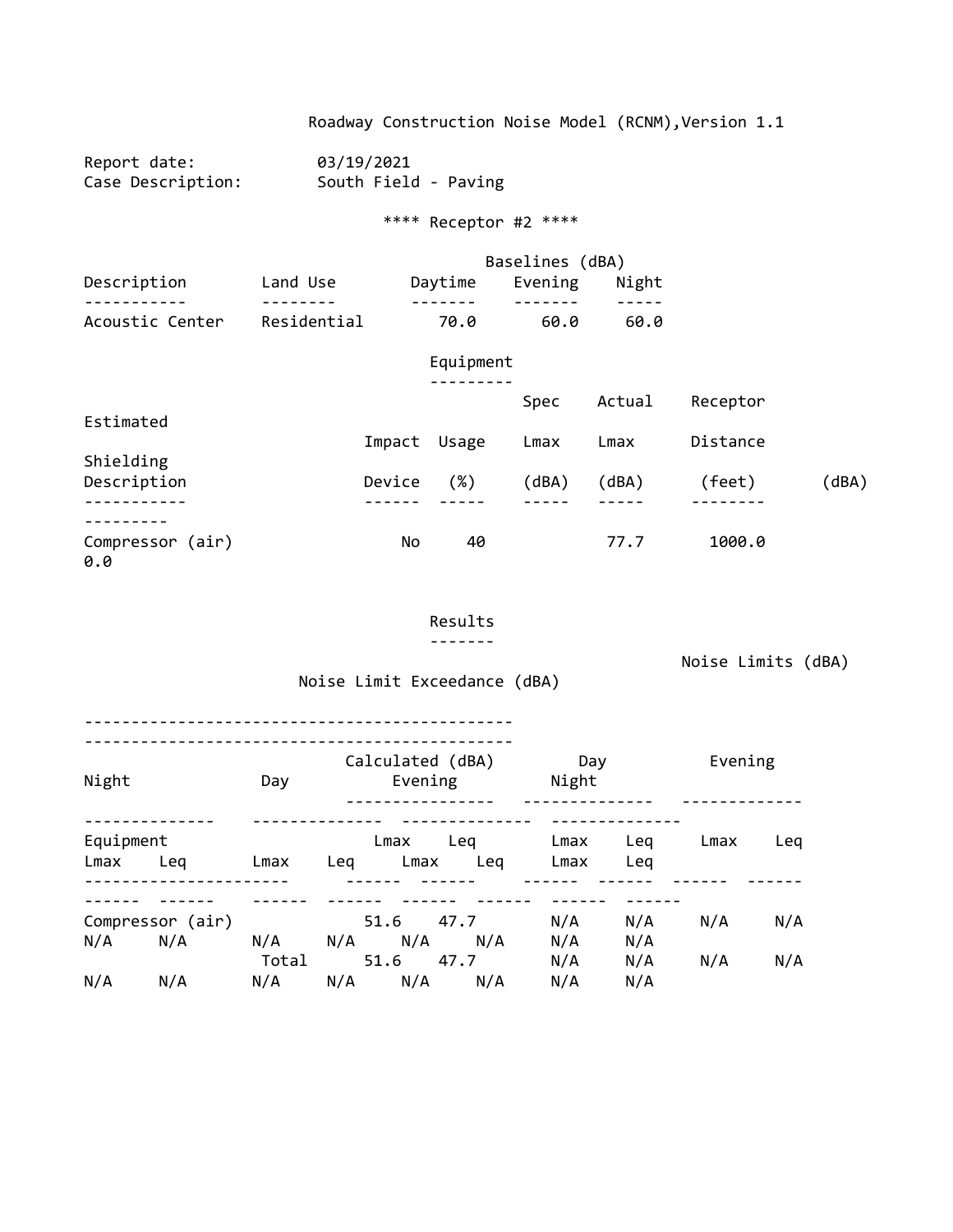Report date: 03/19/2021<br>Case Description: South Field South Field - Building Construction

\*\*\*\* Receptor #2 \*\*\*\*

|                 |             | Baselines (dBA) |         |       |  |  |
|-----------------|-------------|-----------------|---------|-------|--|--|
| Description     | Land Use    | Daytime         | Evening | Night |  |  |
|                 |             |                 |         |       |  |  |
| Acoustic Center | Residential | 70.0            | 60.0    | 60. Q |  |  |

# Equipment

| Description      | Impact<br>Device | Usage<br>$(\%)$ | Spec<br>Lmax<br>(dBA) | Actual<br>Lmax<br>(dBA) | Receptor<br>Distance<br>(feet) | Estimated<br>Shielding<br>(dBA) |
|------------------|------------------|-----------------|-----------------------|-------------------------|--------------------------------|---------------------------------|
|                  |                  |                 |                       |                         |                                |                                 |
| Crane            | No.              | 16              |                       | 80.6                    | 1000.0                         | 0.0                             |
| Gradall          | No.              | 40              |                       | 83.4                    | 1000.0                         | 0.0                             |
| Gradall          | No.              | 40              |                       | 83.4                    | 1000.0                         | 0.0                             |
| Gradall          | No.              | 40              |                       | 83.4                    | 1000.0                         | 0.0                             |
| Front End Loader | No.              | 40              |                       | 79.1                    | 1000.0                         | 0.0                             |
| Front End Loader | No.              | 40              |                       | 79.1                    | 1000.0                         | 0.0                             |
| Front End Loader | No.              | 40              |                       | 79.1                    | 1000.0                         | 0.0                             |
| Welder / Torch   | No.              | 40              |                       | 74.0                    | 1000.0                         | 0.0                             |
| Generator        | No               | 50              |                       | 80.6                    | 1000.0                         | 0.0                             |

#### Results

-------

Noise Limits (dBA)

Noise Limit Exceedance (dBA)

----------------------------------------------

| Night            |      | Day | Calculated (dBA) | Evening    |              | Day<br>Night | Evening |     |      |
|------------------|------|-----|------------------|------------|--------------|--------------|---------|-----|------|
| Equipment<br>Leg | Lmax | Leg | Lmax<br>Lmax     | Leg<br>Leg | Lmax<br>Lmax | Leg<br>Leg   | Lmax    | Leq | Lmax |
|                  |      |     |                  |            |              |              |         |     |      |
| Crane            |      |     | 54.5             | 46.6       | N/A          | N/A          | N/A     | N/A | N/A  |
| N/A              | N/A  | N/A | N/A              | N/A        | N/A          | N/A          |         |     |      |
| Gradall          |      |     | 57.4             | 53.4       | N/A          | N/A          | N/A     | N/A | N/A  |
| N/A              | N/A  | N/A | N/A              | N/A        | N/A          | N/A          |         |     |      |
| Gradall          |      |     | 57.4             | 53.4       | N/A          | N/A          | N/A     | N/A | N/A  |
| N/A              | N/A  | N/A | N/A              | N/A        | N/A          | N/A          |         |     |      |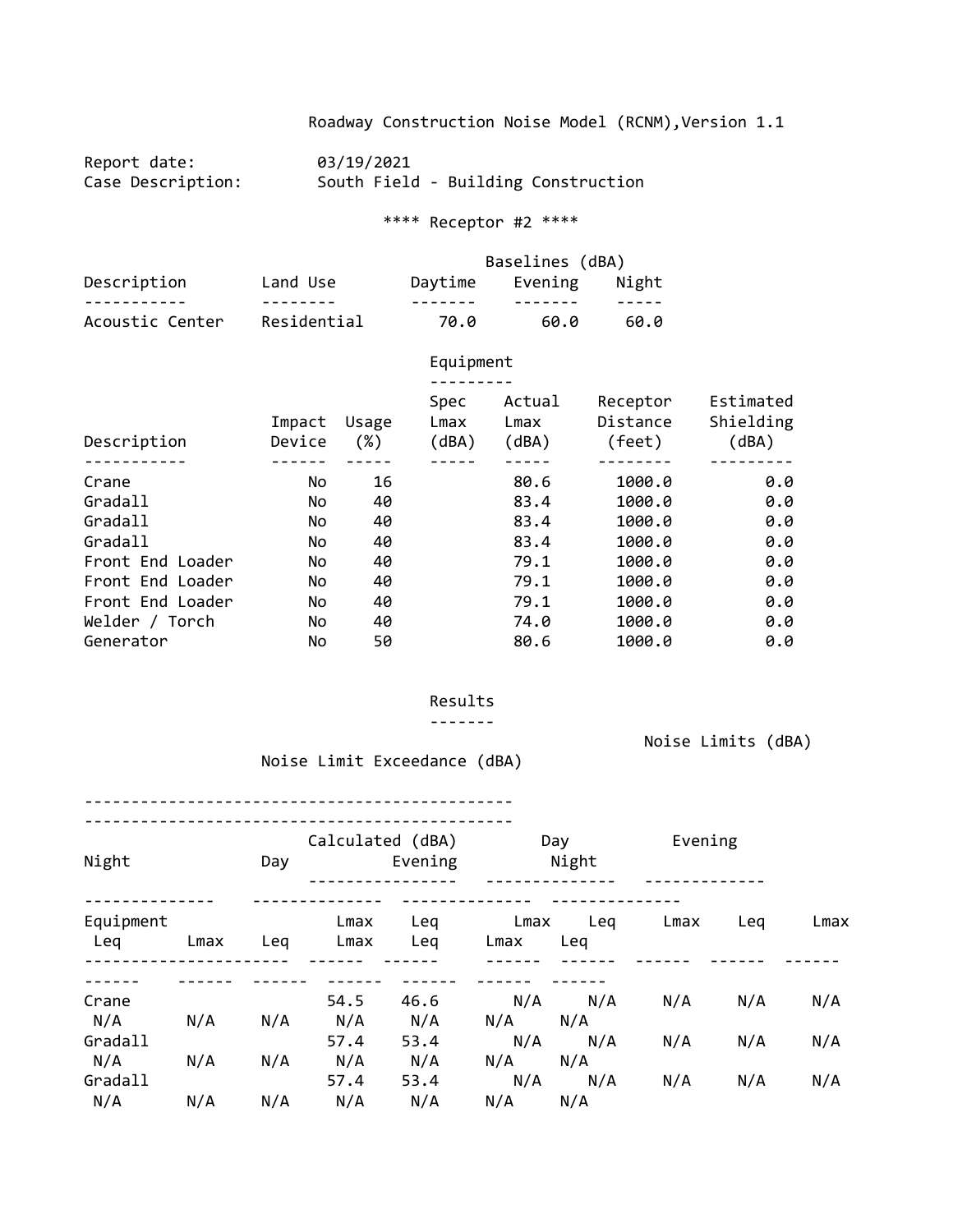| Gradall          |     |       | 57.4 | 53.4 | N/A | N/A | N/A | N/A | N/A |
|------------------|-----|-------|------|------|-----|-----|-----|-----|-----|
| N/A              | N/A | N/A   | N/A  | N/A  | N/A | N/A |     |     |     |
| Front End Loader |     |       | 53.1 | 49.1 | N/A | N/A | N/A | N/A | N/A |
| N/A              | N/A | N/A   | N/A  | N/A  | N/A | N/A |     |     |     |
| Front End Loader |     |       | 53.1 | 49.1 | N/A | N/A | N/A | N/A | N/A |
| N/A              | N/A | N/A   | N/A  | N/A  | N/A | N/A |     |     |     |
| Front End Loader |     |       | 53.1 | 49.1 | N/A | N/A | N/A | N/A | N/A |
| N/A              | N/A | N/A   | N/A  | N/A  | N/A | N/A |     |     |     |
| Welder / Torch   |     |       | 48.0 | 44.0 | N/A | N/A | N/A | N/A | N/A |
| N/A              | N/A | N/A   | N/A  | N/A  | N/A | N/A |     |     |     |
| Generator        |     |       | 54.6 | 51.6 | N/A | N/A | N/A | N/A | N/A |
| N/A              | N/A | N/A   | N/A  | N/A  | N/A | N/A |     |     |     |
|                  |     | Total | 57.4 | 60.5 | N/A | N/A | N/A | N/A | N/A |
| N/A              | N/A | N/A   | N/A  | N/A  | N/A | N/A |     |     |     |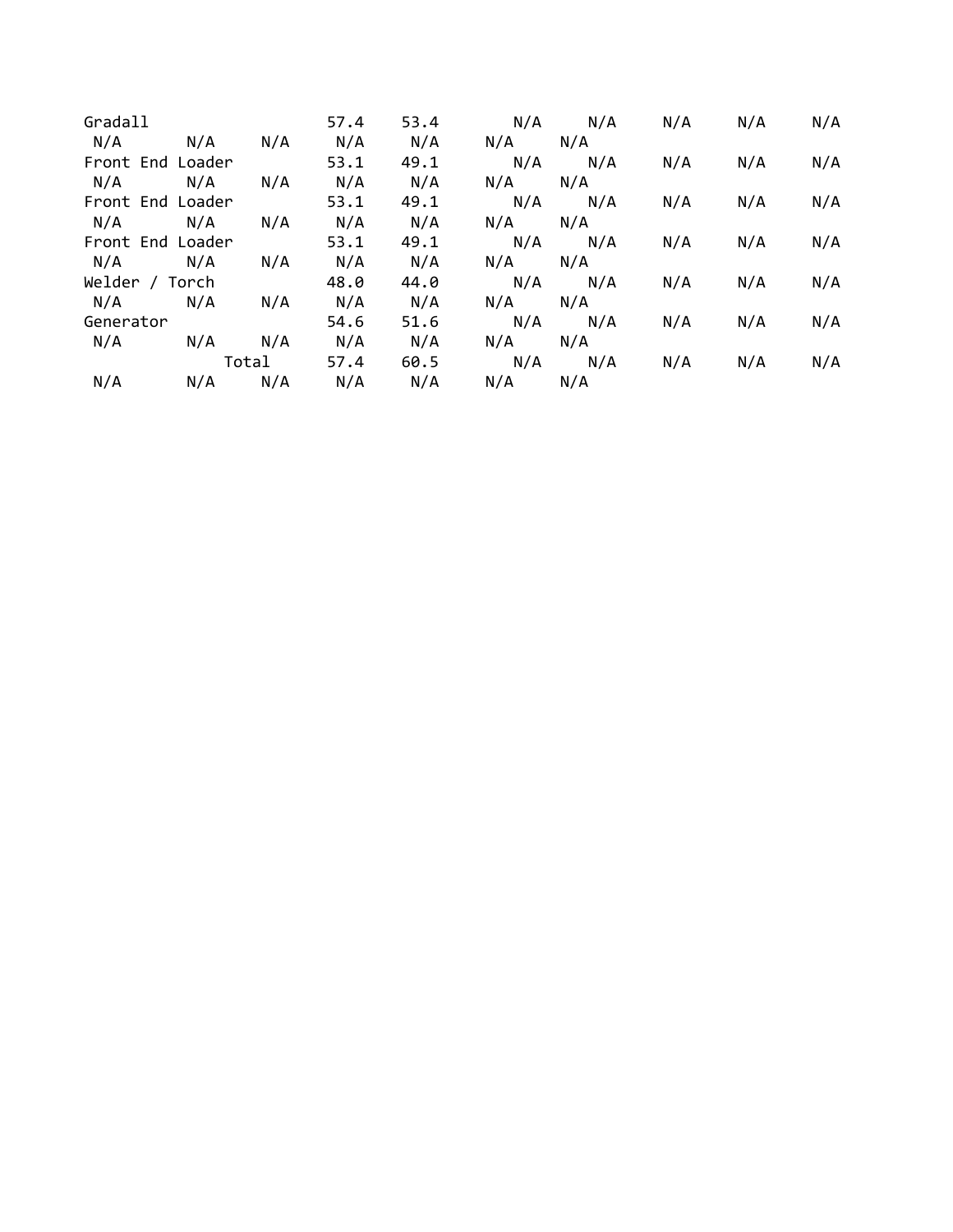Report date: 03/19/2021 Case Description: South Field - Grading

\*\*\*\* Receptor #2 \*\*\*\*

|                 |             | Baselines (dBA) |         |       |  |  |
|-----------------|-------------|-----------------|---------|-------|--|--|
| Description     | Land Use    | Daytime         | Evening | Night |  |  |
|                 |             |                 |         |       |  |  |
| Acoustic Center | Residential | 70.0            | 60.0    | 60.0  |  |  |

|                   |                  |              | Equipment             |                         |                                |                                 |
|-------------------|------------------|--------------|-----------------------|-------------------------|--------------------------------|---------------------------------|
| Description       | Impact<br>Device | Usage<br>(%) | Spec<br>Lmax<br>(dBA) | Actual<br>Lmax<br>(dBA) | Receptor<br>Distance<br>(feet) | Estimated<br>Shielding<br>(dBA) |
|                   |                  |              |                       |                         |                                |                                 |
| Excavator         | No               | 40           |                       | 80.7                    | 1000.0                         | 0.0                             |
| Grader            | No               | 40           | 85.0                  |                         | 1000.0                         | 0.0                             |
| Refrigerator Unit | No               | 100          |                       | 73.0                    | 1000.0                         | 0.0                             |
| Front End Loader  | No               | 40           |                       | 79.1                    | 1000.0                         | 0.0                             |
| Front End Loader  | No               | 40           |                       | 79.1                    | 1000.0                         | 0.0                             |
| Front End Loader  | No               | 40           |                       | 79.1                    | 1000.0                         | 0.0                             |

#### Results

-------

Noise Limit Exceedance (dBA)

Noise Limits (dBA)

| Night     |                   | Day | Calculated (dBA) | Evening |      | Day<br>Night | Evening |     |      |
|-----------|-------------------|-----|------------------|---------|------|--------------|---------|-----|------|
| Equipment |                   |     | Lmax             | Leg     | Lmax | Leq          | Lmax    | Leq | Lmax |
| Leq       | Lmax              | Leg | Lmax             | Leq     | Lmax | Leg          |         |     |      |
|           |                   |     |                  |         |      |              |         |     |      |
| Excavator |                   |     | 54.7             | 50.7    |      | $N/A$ $N/A$  | N/A     | N/A | N/A  |
| N/A       | N/A               | N/A | N/A              | N/A     | N/A  | N/A          |         |     |      |
| Grader    |                   |     | 59.0             | 55.0    | N/A  | N/A          | N/A     | N/A | N/A  |
| N/A       | N/A               | N/A | N/A              | N/A     | N/A  | N/A          |         |     |      |
|           | Refrigerator Unit |     | 47.0             | 47.0    | N/A  | N/A          | N/A     | N/A | N/A  |
| N/A       | N/A               | N/A | N/A              | N/A     | N/A  | N/A          |         |     |      |
|           | Front End Loader  |     | 53.1             | 49.1    | N/A  | N/A          | N/A     | N/A | N/A  |
| N/A       | N/A               | N/A | N/A              | N/A     | N/A  | N/A          |         |     |      |
|           | Front End Loader  |     | 53.1             | 49.1    | N/A  | N/A          | N/A     | N/A | N/A  |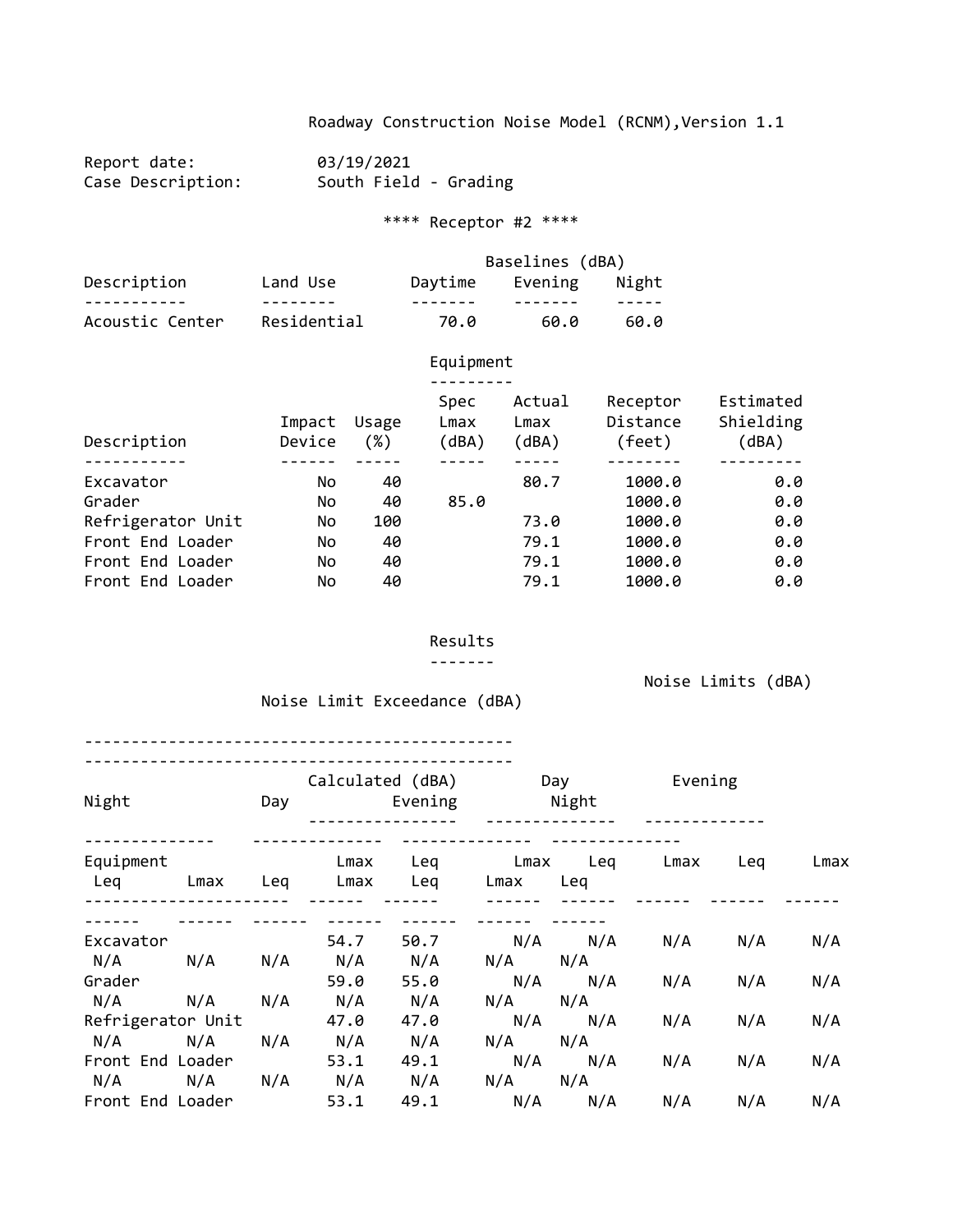| N/A | N/A              | N/A   | N/A  | N/A  | N/A | N/A |     |     |     |
|-----|------------------|-------|------|------|-----|-----|-----|-----|-----|
|     | Front End Loader |       | 53.1 | 49.1 | N/A | N/A | N/A | N/A | N/A |
| N/A | N/A              | N/A   | N/A  | N/A  | N/A | N/A |     |     |     |
|     |                  | Total | 59.0 | 58.6 | N/A | N/A | N/A | N/A | N/A |
| N/A | N/A              | N/A   | N/A  | N/A  | N/A | N/A |     |     |     |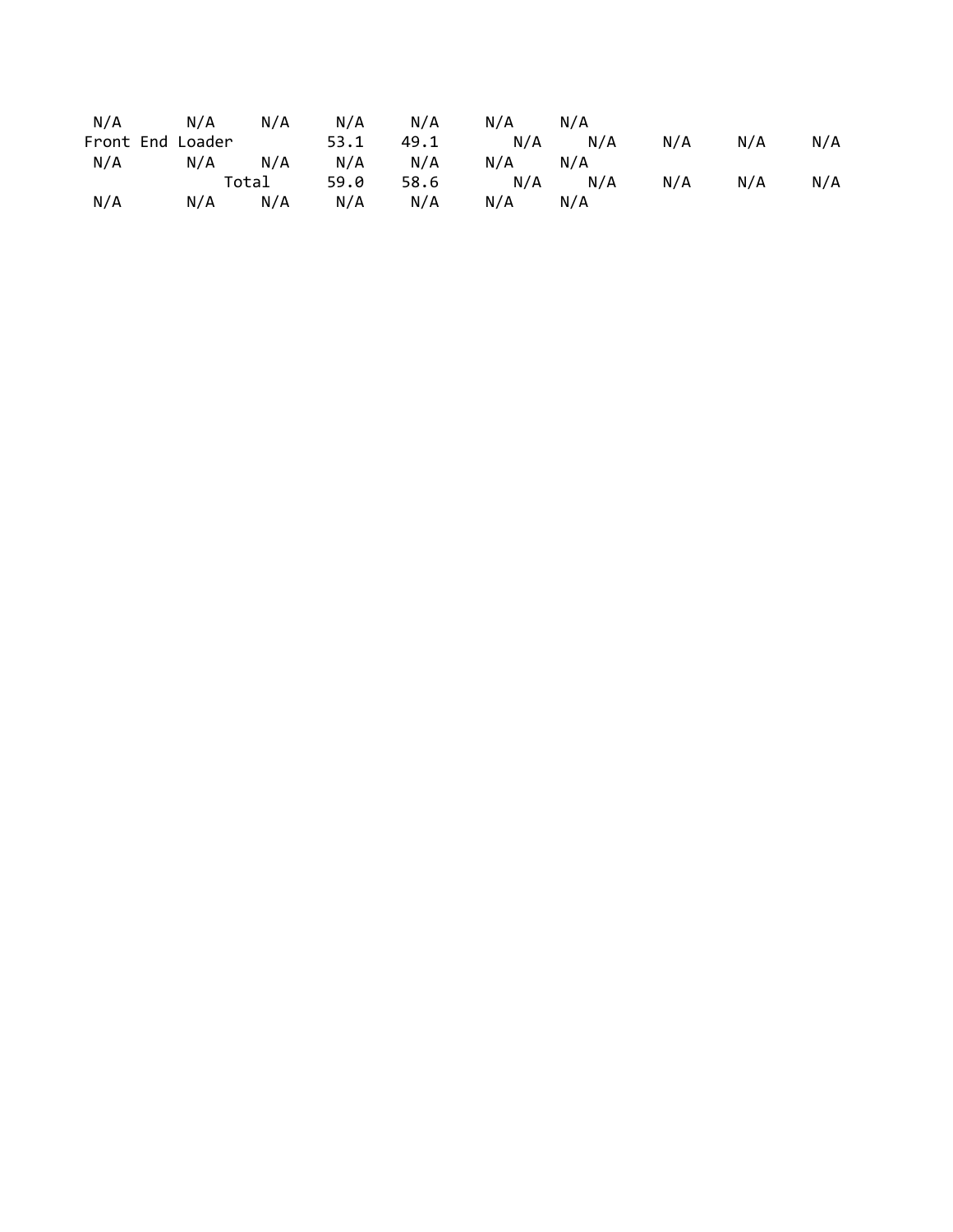Report date: 03/19/2021<br>Case Description: South Field South Field - Paving

\*\*\*\* Receptor #2 \*\*\*\*

|                 |             | Baselines (dBA) |         |       |  |  |
|-----------------|-------------|-----------------|---------|-------|--|--|
| Description     | Land Use    | Daytime         | Evening | Night |  |  |
|                 |             |                 |         |       |  |  |
| Acoustic Center | Residential | 70.0            | 60.0    | 60.0  |  |  |

### Equipment

|                              |        |        | Spec  | Actual | Receptor |       |
|------------------------------|--------|--------|-------|--------|----------|-------|
| Estimated                    |        |        |       |        |          |       |
|                              | Impact | Usage  | Lmax  | Lmax   | Distance |       |
| Shielding                    |        |        |       |        |          |       |
| Description                  | Device | $(\%)$ | (dBA) | (dBA)  | (feet)   | (dBA) |
|                              |        |        |       |        |          |       |
| Paver                        | No     | 50     |       | 77.2   | 1000.0   |       |
| 0.0                          |        |        |       |        |          |       |
| Paver                        | No     | 50     |       | 77.2   | 1000.0   |       |
| 0.0                          |        |        |       |        |          |       |
| Roller                       | No     | 20     |       | 80.0   | 1000.0   |       |
| 0.0                          |        |        |       |        |          |       |
| Roller                       | No     | 20     |       | 80.0   | 1000.0   |       |
| 0.0                          |        |        |       |        |          |       |
| All Other Equipment $> 5$ HP | No     | 50     | 85.0  |        | 1000.0   |       |
| 0.0                          |        |        |       |        |          |       |
| Paver                        | No     | 50     |       | 77.2   | 1000.0   |       |
| 0.0                          |        |        |       |        |          |       |

Results

-------

Noise Limits (dBA)

Noise Limit Exceedance (dBA)

| Night<br>Day      |     |      | Calculated (dBA)<br>Evening |                     |     | Day<br>Night |            | Evening |     |
|-------------------|-----|------|-----------------------------|---------------------|-----|--------------|------------|---------|-----|
| Equipment<br>Lmax | Leg | Lmax | Lea                         | Leg<br>Lmax<br>Lmax | Leg | Lmax<br>Lmax | Leg<br>Leg | Lmax    | Lea |
|                   |     |      |                             |                     |     |              |            |         |     |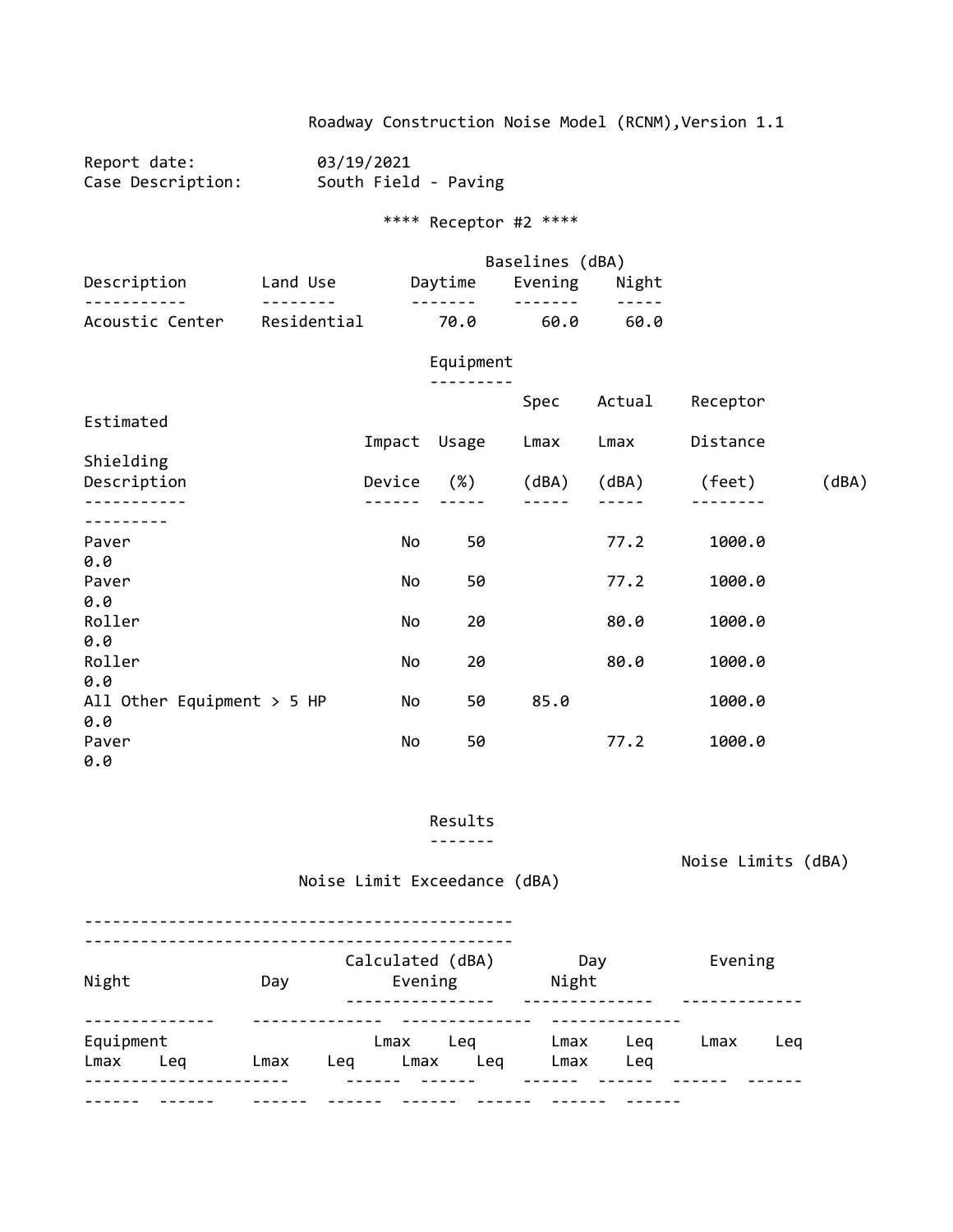| Paver       |                                        |       | 51.2              | 48.2 | N/A | N/A | N/A | N/A |
|-------------|----------------------------------------|-------|-------------------|------|-----|-----|-----|-----|
| N/A         | N/A                                    | N/A   | $N/A$ $N/A$ $N/A$ |      | N/A | N/A |     |     |
| Paver       |                                        |       | 51.2              | 48.2 | N/A | N/A | N/A | N/A |
| N/A         | N/A                                    | N/A   | $N/A$ $N/A$       | N/A  | N/A | N/A |     |     |
| Roller      |                                        |       | 54.0              | 47.0 | N/A | N/A | N/A | N/A |
| $N/A$ $N/A$ |                                        | N/A   | $N/A$ $N/A$       | N/A  | N/A | N/A |     |     |
| Roller      |                                        |       | 54.0              | 47.0 | N/A | N/A | N/A | N/A |
|             | $N/A$ $N/A$                            | N/A   | $N/A$ $N/A$       | N/A  | N/A | N/A |     |     |
|             | All Other Equipment $>$ 5 HP 59.0 56.0 |       |                   |      | N/A | N/A | N/A | N/A |
| N/A         | N/A                                    | N/A   | $N/A$ $N/A$       | N/A  | N/A | N/A |     |     |
| Paver       |                                        |       | 51.2              | 48.2 | N/A | N/A | N/A | N/A |
| N/A         | N/A                                    | N/A   | $N/A$ $N/A$       | N/A  | N/A | N/A |     |     |
|             |                                        | Total | 59.0 58.4         |      | N/A | N/A | N/A | N/A |
| N/A         | N/A                                    | N/A   | $N/A$ $N/A$       | N/A  | N/A | N/A |     |     |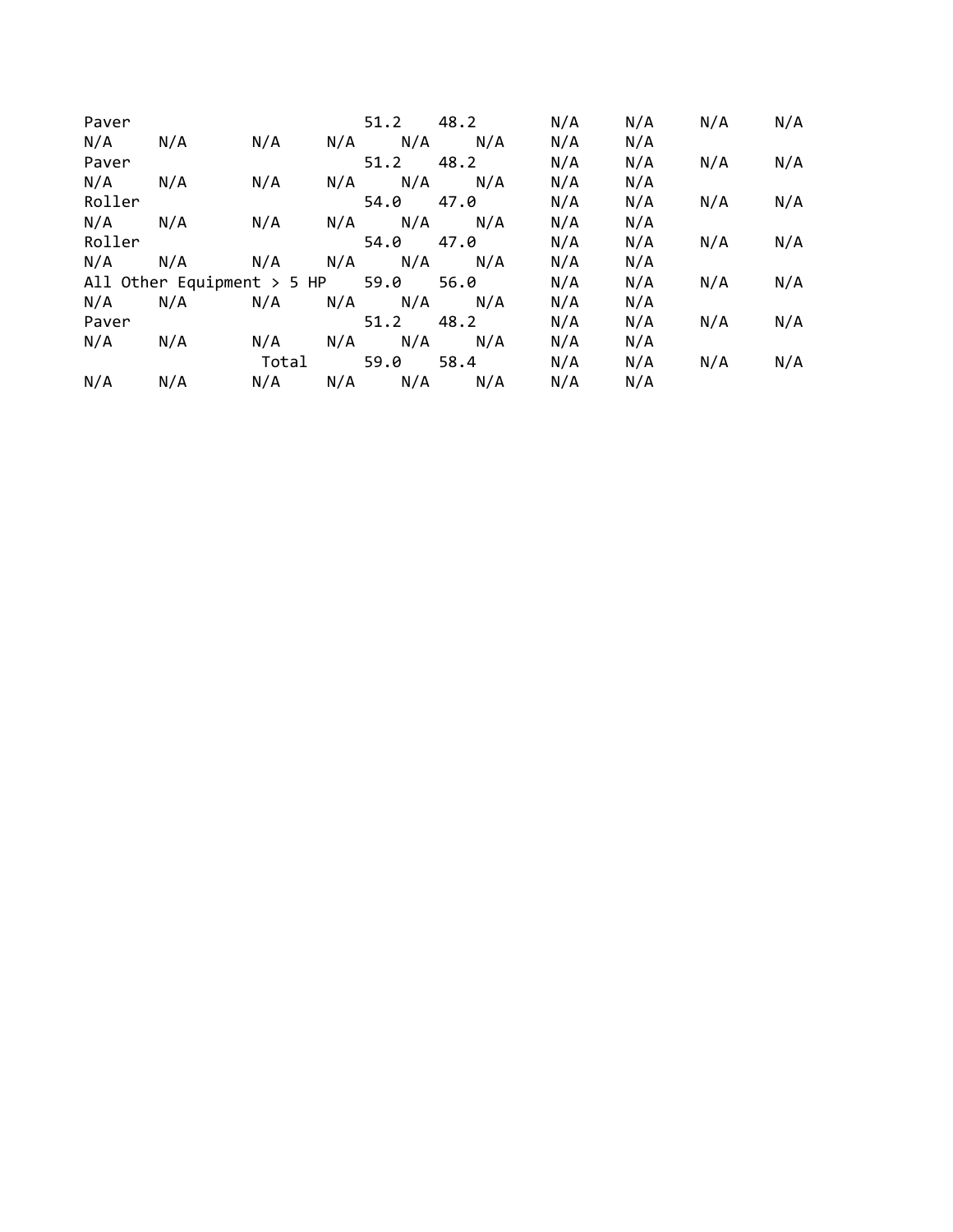Report date: 03/19/2021<br>Case Description: South Field South Field - Site Preparation

\*\*\*\* Receptor #2 \*\*\*\*

|                 |             | Baselines (dBA) |         |       |  |  |  |
|-----------------|-------------|-----------------|---------|-------|--|--|--|
| Description     | Land Use    | Daytime         | Evening | Night |  |  |  |
| Acoustic Center | Residential | 70.0            | 60.0    | 60.0  |  |  |  |

|                  |                  |                 | Equipment             |                         |                                |                                 |
|------------------|------------------|-----------------|-----------------------|-------------------------|--------------------------------|---------------------------------|
| Description      | Impact<br>Device | Usage<br>$(\%)$ | Spec<br>Lmax<br>(dBA) | Actual<br>Lmax<br>(dBA) | Receptor<br>Distance<br>(feet) | Estimated<br>Shielding<br>(dBA) |
|                  |                  |                 |                       |                         |                                |                                 |
| Dozer            | No.              | 40              |                       | 81.7                    | 770.0                          | 0.0                             |
| Dozer            | No.              | 40              |                       | 81.7                    | 770.0                          | 0.0                             |
| Dozer            | No.              | 40              |                       | 81.7                    | 770.0                          | 0.0                             |
| Front End Loader | No.              | 40              |                       | 79.1                    | 770.0                          | 0.0                             |
| Front End Loader | No.              | 40              |                       | 79.1                    | 770.0                          | 0.0                             |
| Front End Loader | No.              | 40              |                       | 79.1                    | 770.0                          | 0.0                             |
| Front End Loader | No               | 40              |                       | 79.1                    | 770.0                          | 0.0                             |

#### Results

-------

Noise Limits (dBA)

Noise Limit Exceedance (dBA)

| Night            |      | Day | Calculated (dBA)<br>Evening |            |              | Day<br>Night |      | Evening |      |
|------------------|------|-----|-----------------------------|------------|--------------|--------------|------|---------|------|
| Equipment<br>Leq | Lmax | Leq | Lmax<br>Lmax                | Leg<br>Leg | Lmax<br>Lmax | Leg<br>Leg   | Lmax | Leg     | Lmax |
|                  |      |     |                             |            |              |              |      |         |      |
| Dozer            |      |     | 57.9                        | 53.9       | N/A          | N/A          | N/A  | N/A     | N/A  |
| N/A              | N/A  | N/A | N/A                         | N/A        | N/A          | N/A          |      |         |      |
| Dozer            |      |     | 57.9                        | 53.9       | N/A          | N/A          | N/A  | N/A     | N/A  |
| N/A              | N/A  | N/A | N/A                         | N/A        | N/A          | N/A          |      |         |      |
| Dozer            |      |     | 57.9                        | 53.9       | N/A          | N/A          | N/A  | N/A     | N/A  |
| N/A              | N/A  | N/A | N/A                         | N/A        | N/A          | N/A          |      |         |      |
| Front End Loader |      |     | 55.4                        | 51.4       | N/A          | N/A          | N/A  | N/A     | N/A  |
| N/A              | N/A  | N/A | N/A                         | N/A        | N/A          | N/A          |      |         |      |